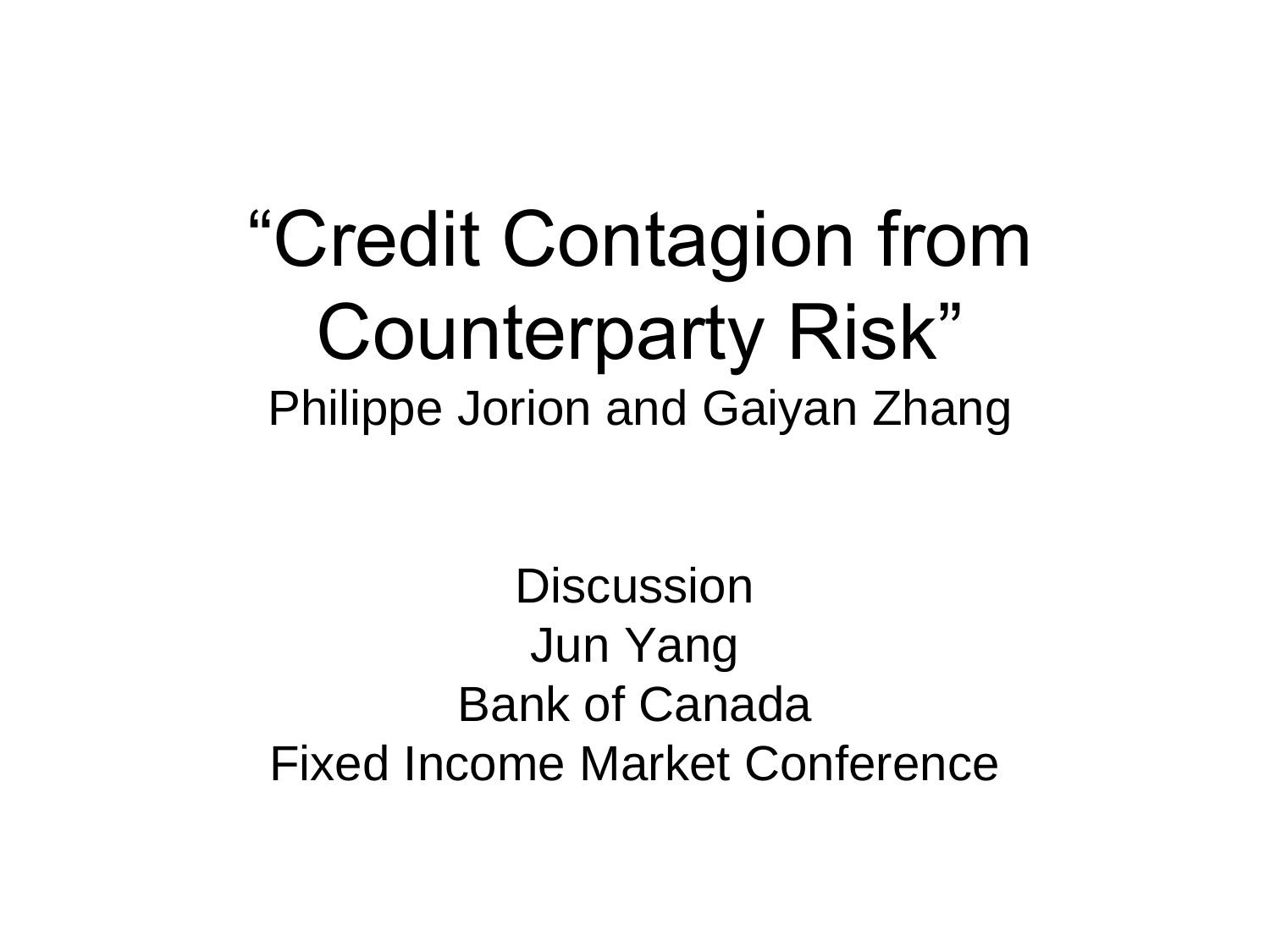#### Related Literature

• Default clustering

Das, Duffie, Kapadia, and Saita (JF 2007): existing reduced-form models using common factors cannot generate sufficient dependencies across firms to reproduce the observed default patterns.

• Credit contagion

-- theoretical papers: Collin-Dufresne, Goldstein, and Helwege (WP 2003), Giesecke (JBF 2004), Jarrow and Yu (JF 2001).

-- empirical papers:

Jorion and Zhang (JFE 2007): industry contagion

This paper: counterparty contagion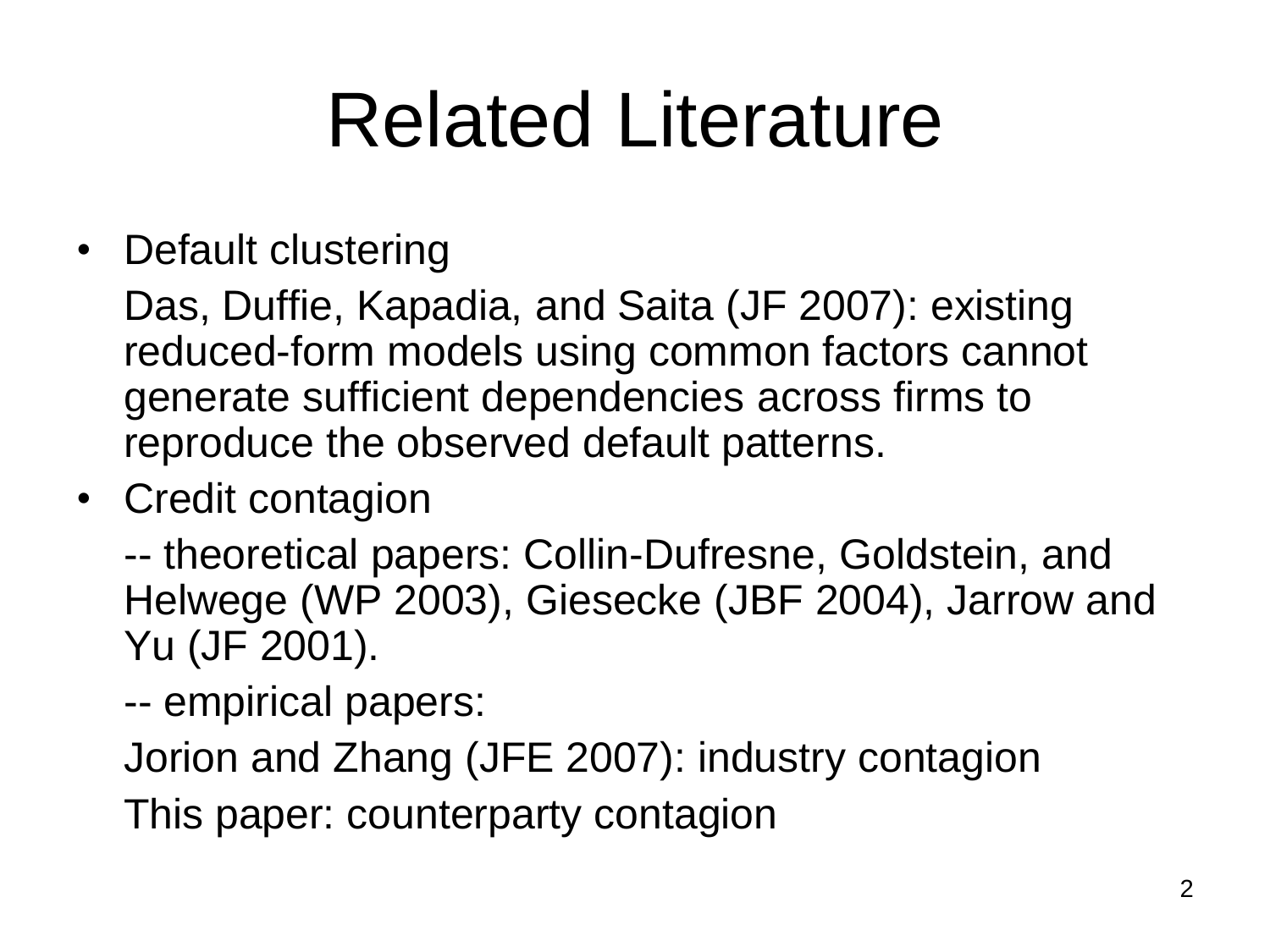## This Paper

- Identify counterparty relationship from Chapter 11 bankruptcy filings.
	- -- Industrial firms: mainly trade credits
	- -- financial firms: mainly loans
- Apply event study method with stock and CDS data to investigate the effect of counterparty contagion.
- It is expected that the effect of counterparty default on industrial firms is larger than that on financial firms because of the cascading effect in addition to the immediate default loss.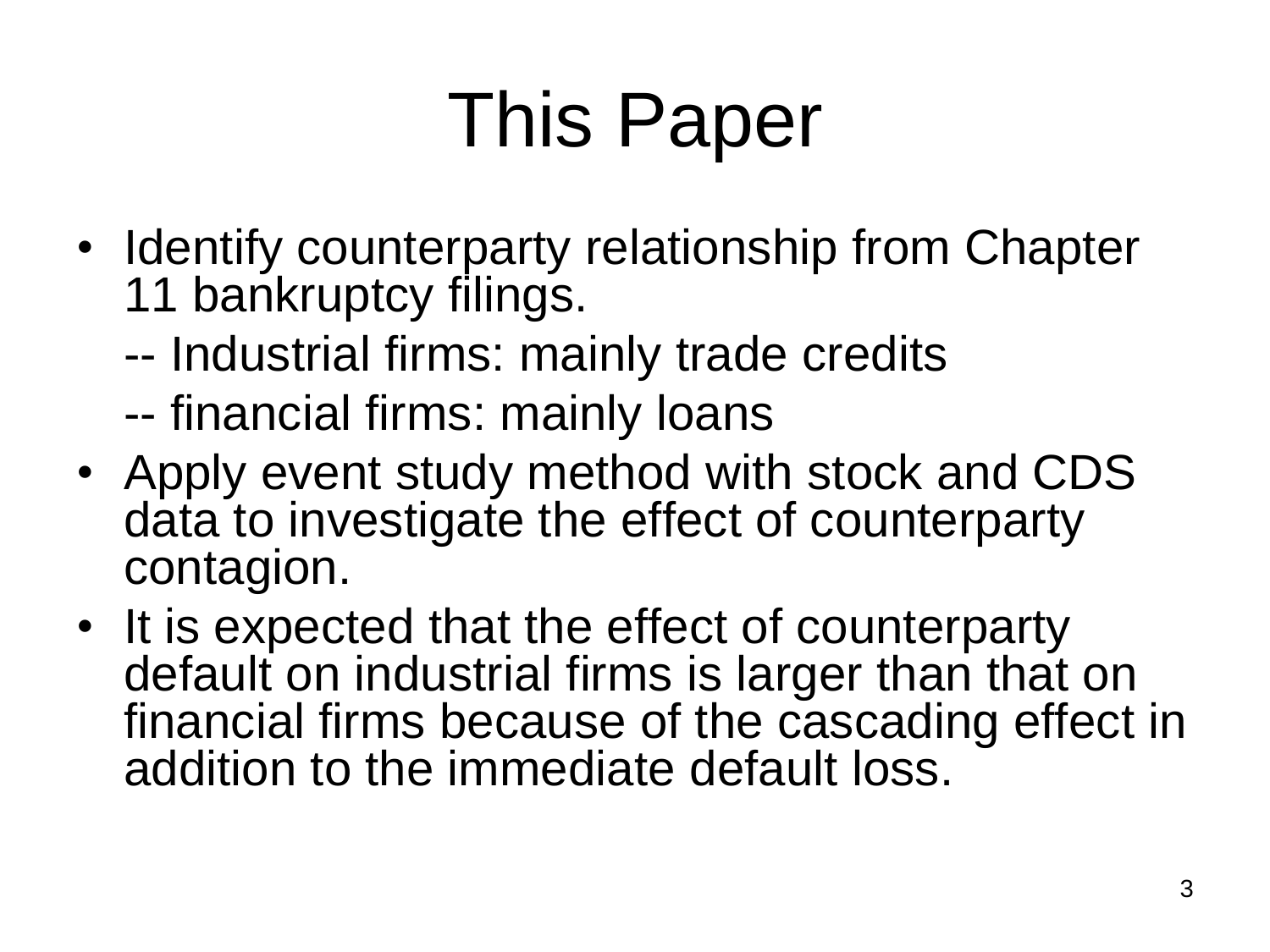## Main Results

- The effect of a counterparty default on industrial firms is larger and lasts longer than financial firms.
- The cross-sectional counterparty effects are significantly related to creditor characteristics, such as the exposure ratio, recovery rate, correlation of equity returns, and volatility of the creditor
- Simulation results suggest the economic importance of counterparty risk in managing portfolio risk.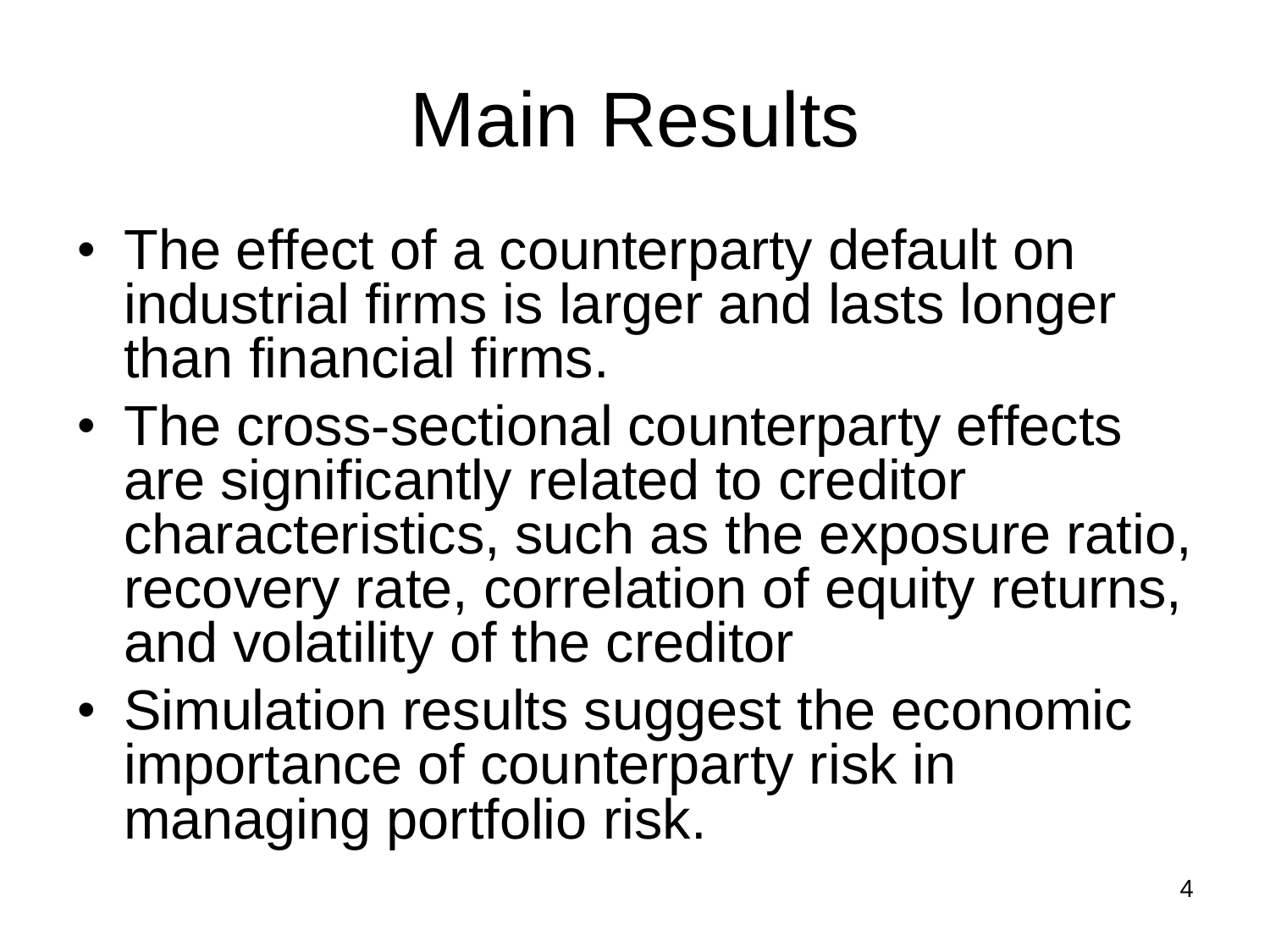• Are markets efficiently pricing counterparty risk?

| <b>Table III CAR (Industrial Firms)</b> |            |                    |
|-----------------------------------------|------------|--------------------|
| Day                                     | $Mean(\%)$ | <b>T-statistic</b> |
| $-1,1$                                  | $-0.93$    | $-3.68***$         |
| $-5,5$                                  | $-2.29$    | $-4.73***$         |
| $-5,65$                                 | $-9.56$    | $-7.77***$         |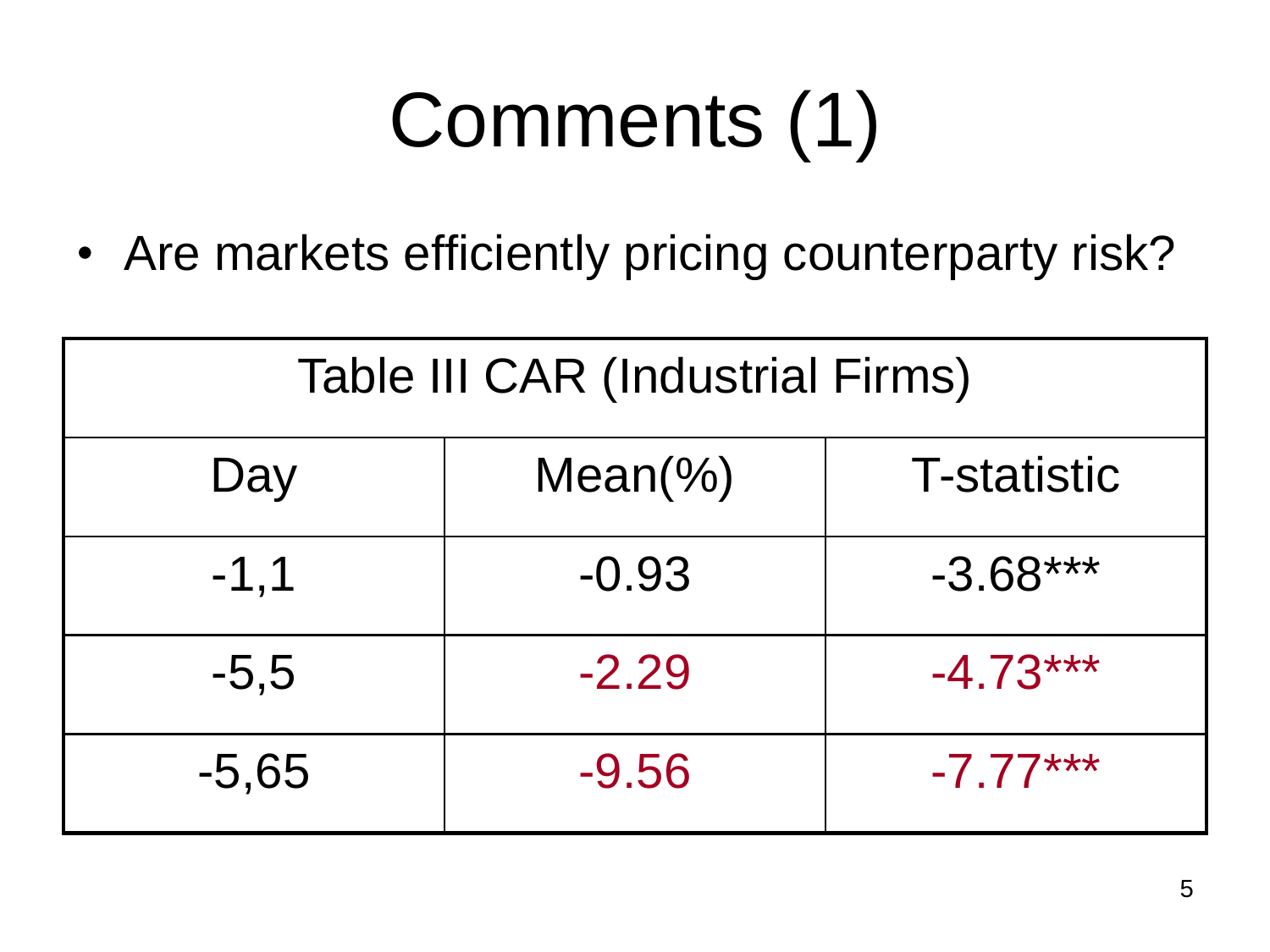- Is there a cluster of negative news about the creditor?
- If not, why delayed response in the equity market?
- Market friction:

-- Avramov, Chordia, Jostova, and Philipov (WP 2007) studies negative stock returns for financial stressed firm around rating downgrade.

-- They relate predictable stock returns to market frictions, such as information uncertainty, illiquidity, and high short-sell cost.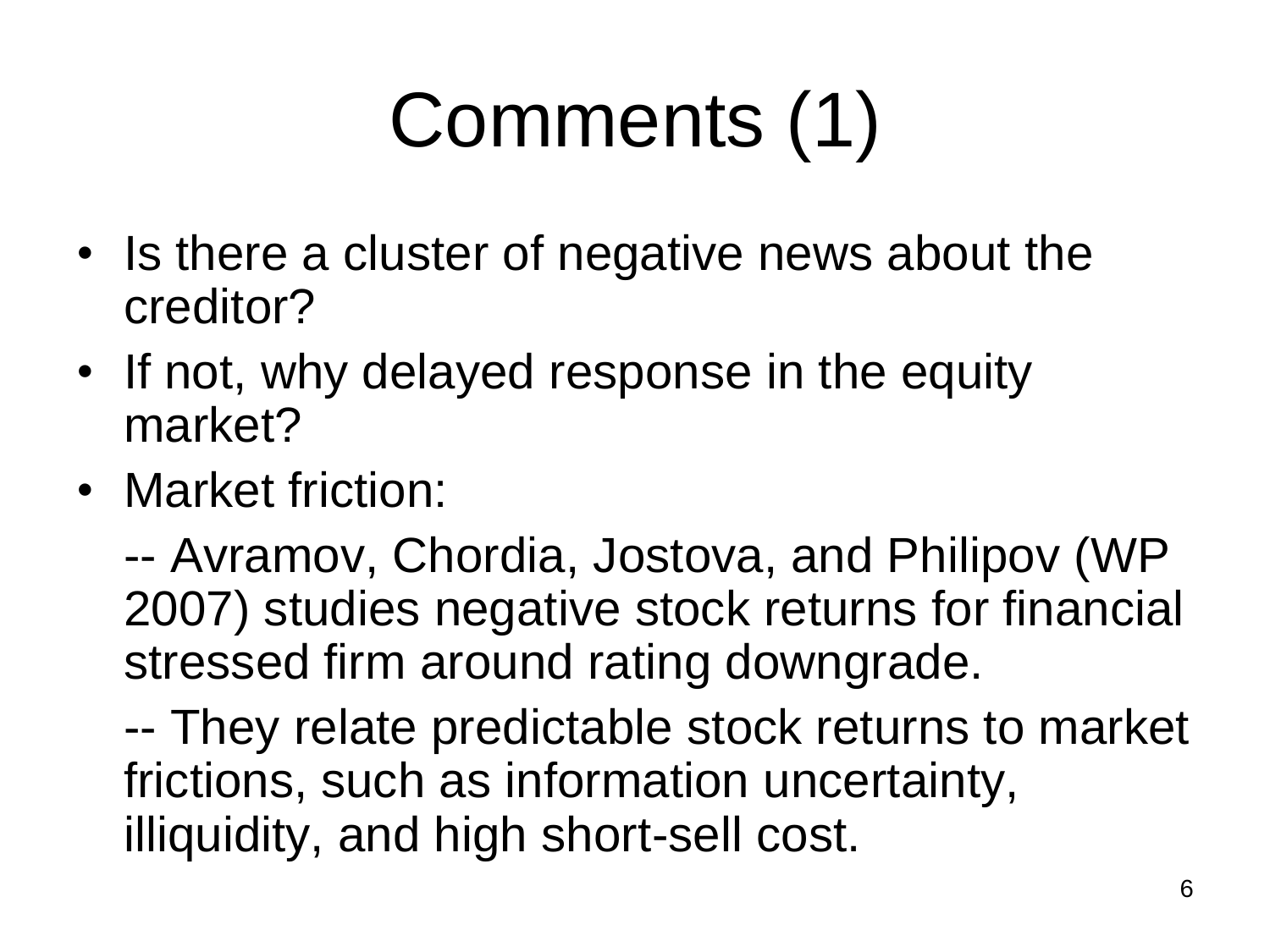• Behavior:

-- Cohen and Frazzini (JF 2008): uses investor inattention to explain delayed response of the stock price of a firm to the news about an economic linked firm.

- In this paper, is the delayed response due to market friction or investor inattention?
- Could you construct trading strategy to make profit?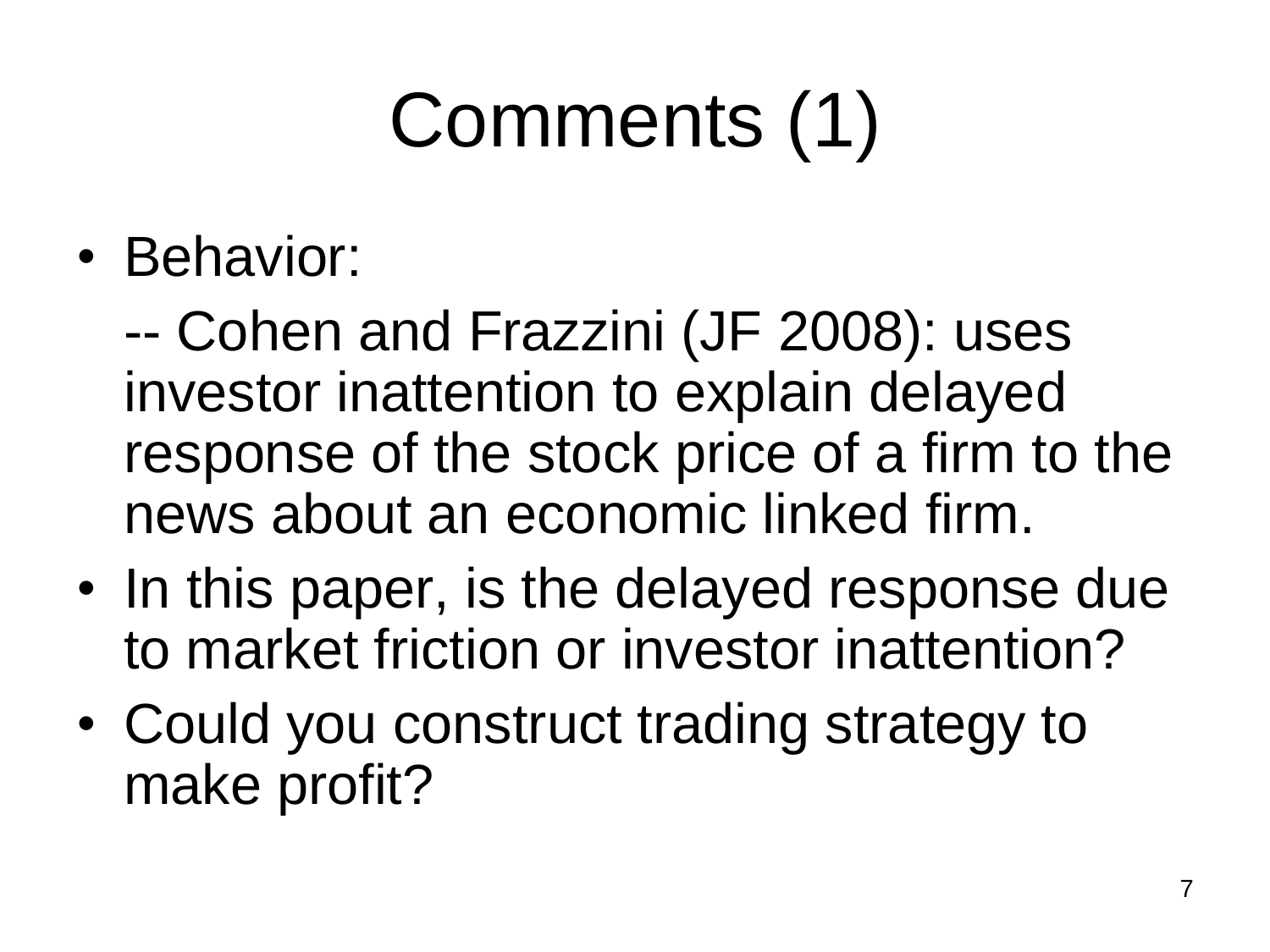• There is also delayed response in the CDS market.

| Table IV Abnormal CDS Spread (Industrial Firms) |            |                    |
|-------------------------------------------------|------------|--------------------|
| Day                                             | $Mean(\%)$ | <b>T-statistic</b> |
| $-1, 1$                                         | 2.47       | $-3.17***$         |
| $-5,5$                                          | $-5.58$    | $-3.74***$         |
| $-5,65$                                         | $-15.41$   | $-4.06***$         |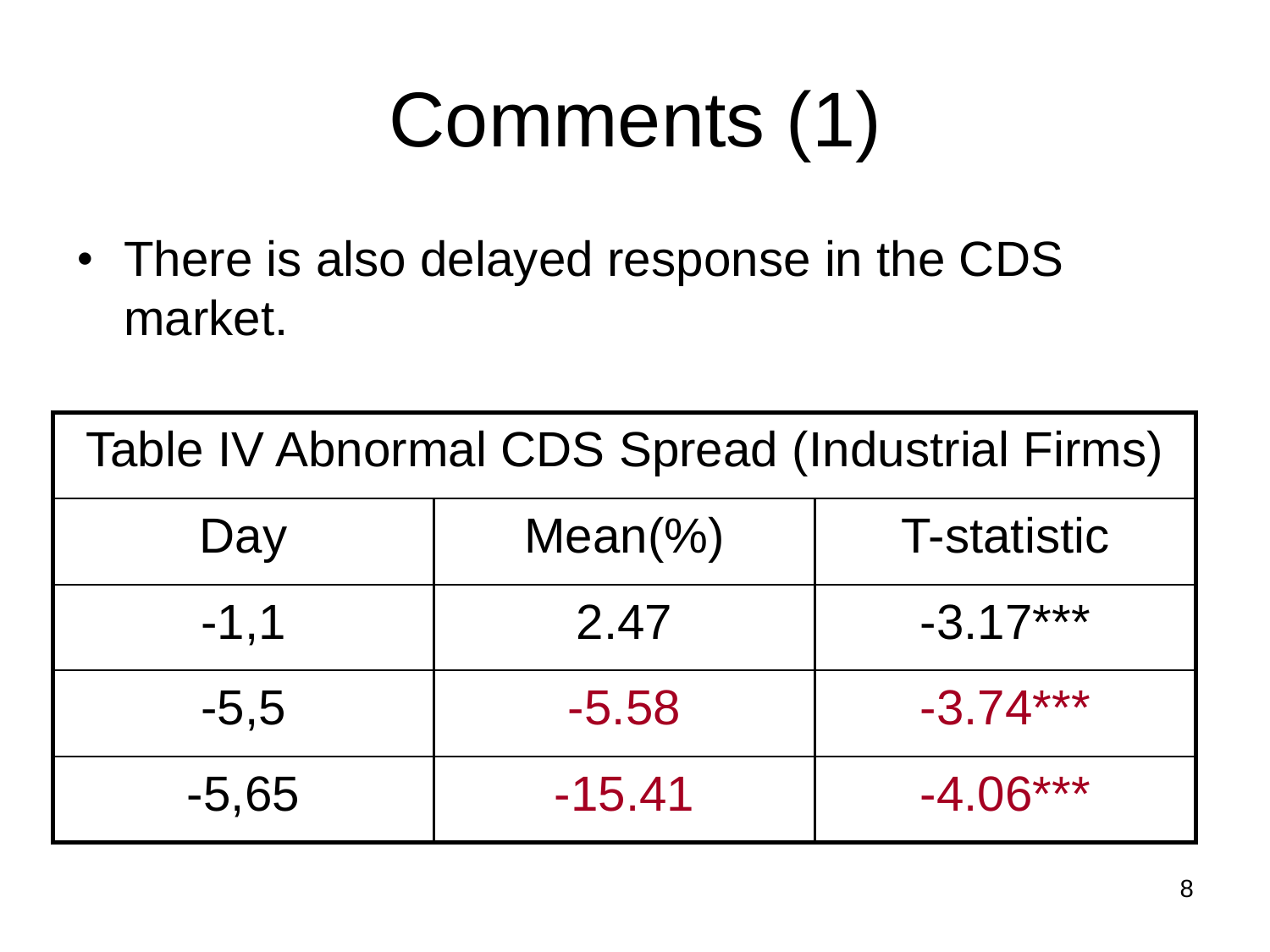- It could be more difficult to use market frictions to explain the delayed response in the CDS market because short-sell cost should be low.
- Could you construct trading strategy in CDS market to make profit?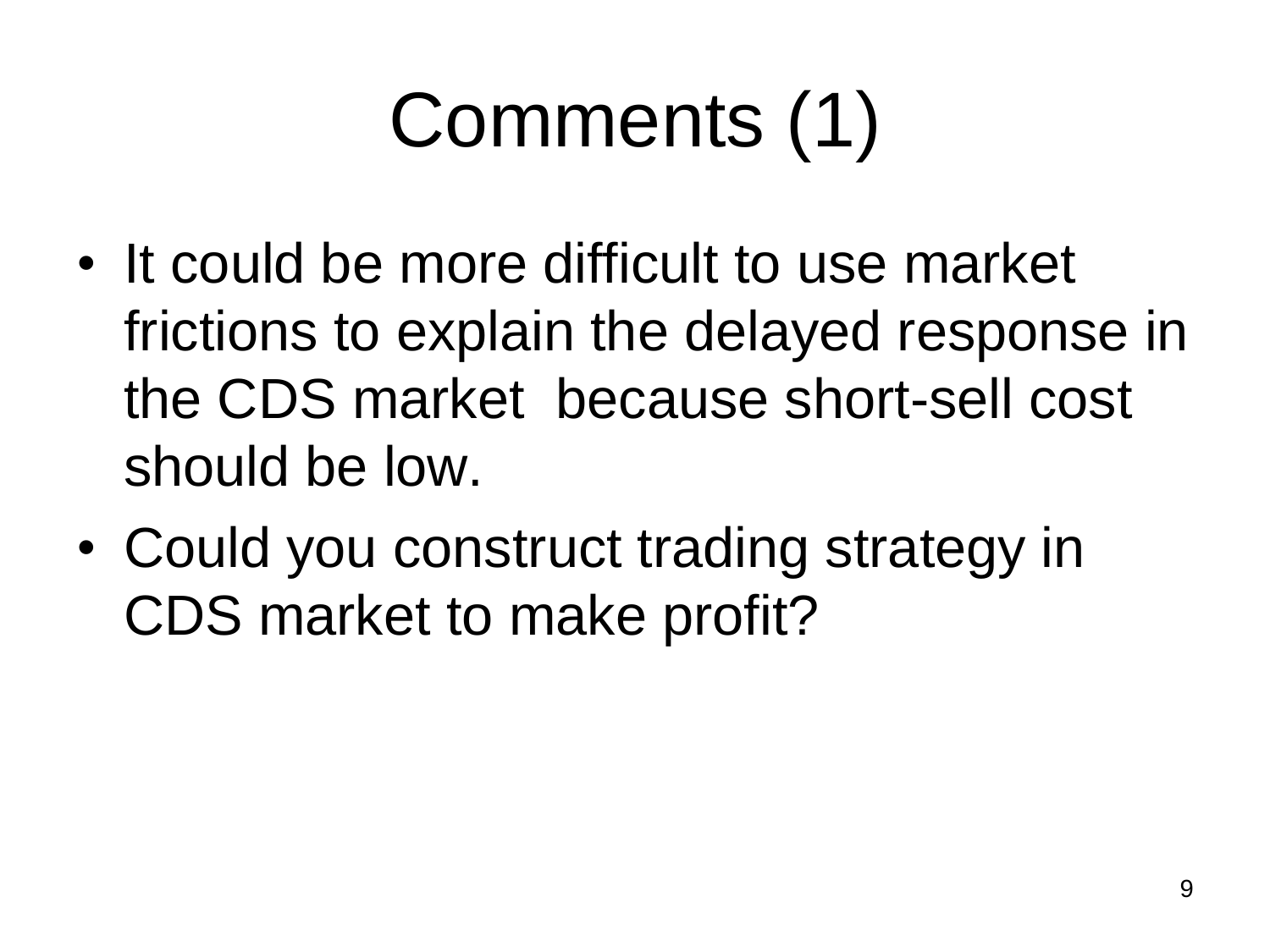• Is default anticipated?



Fig. 1. CDS Spread and Stock Price of WorldCom Inc.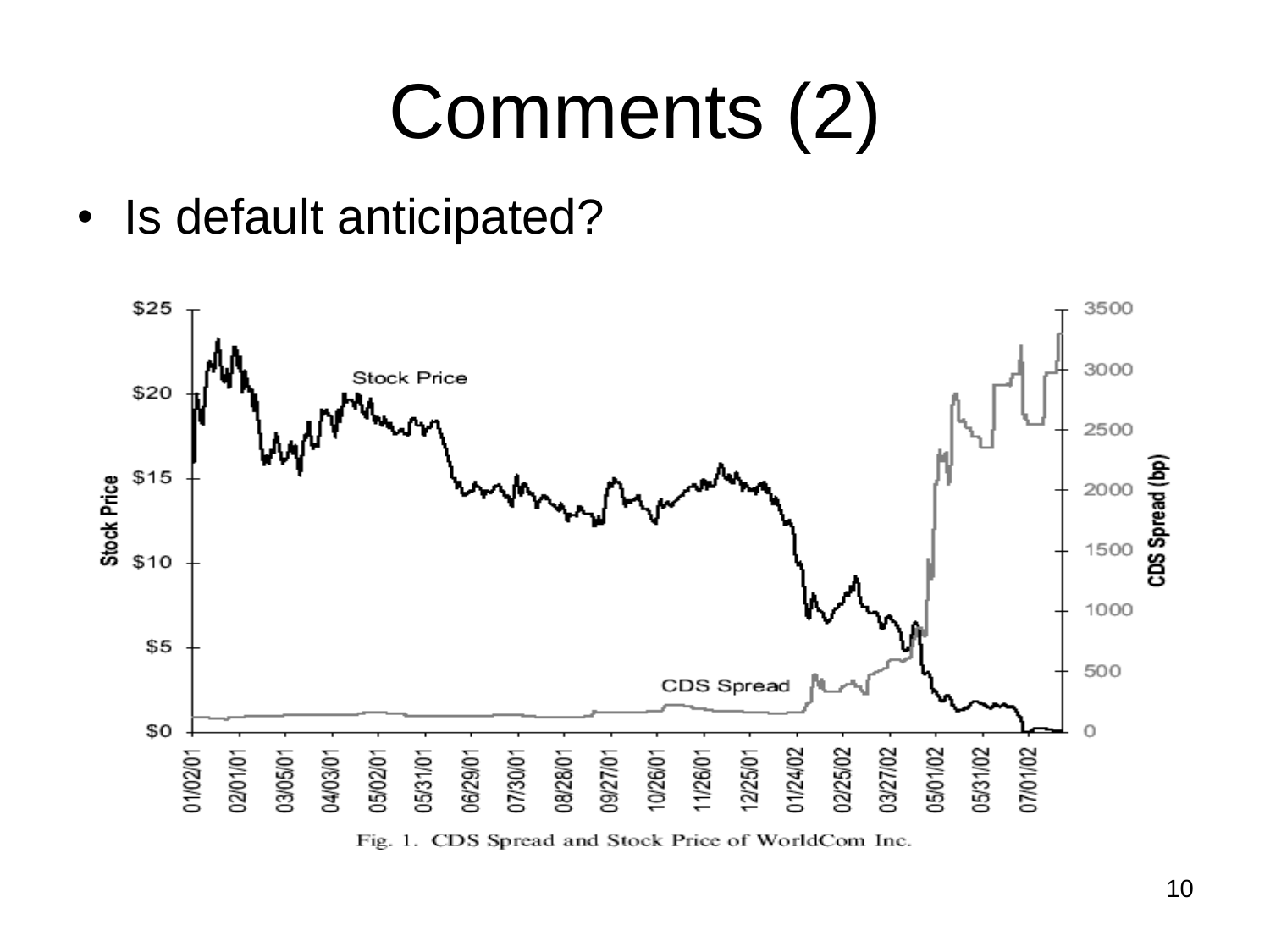- There seems to be big movements in the equity and CDS markets for the borrower before it defaults.
- It would be interesting to study the response of the equity and CDS for the creditor when those big movements happened.
- It might strengthen the results if you study those big movements.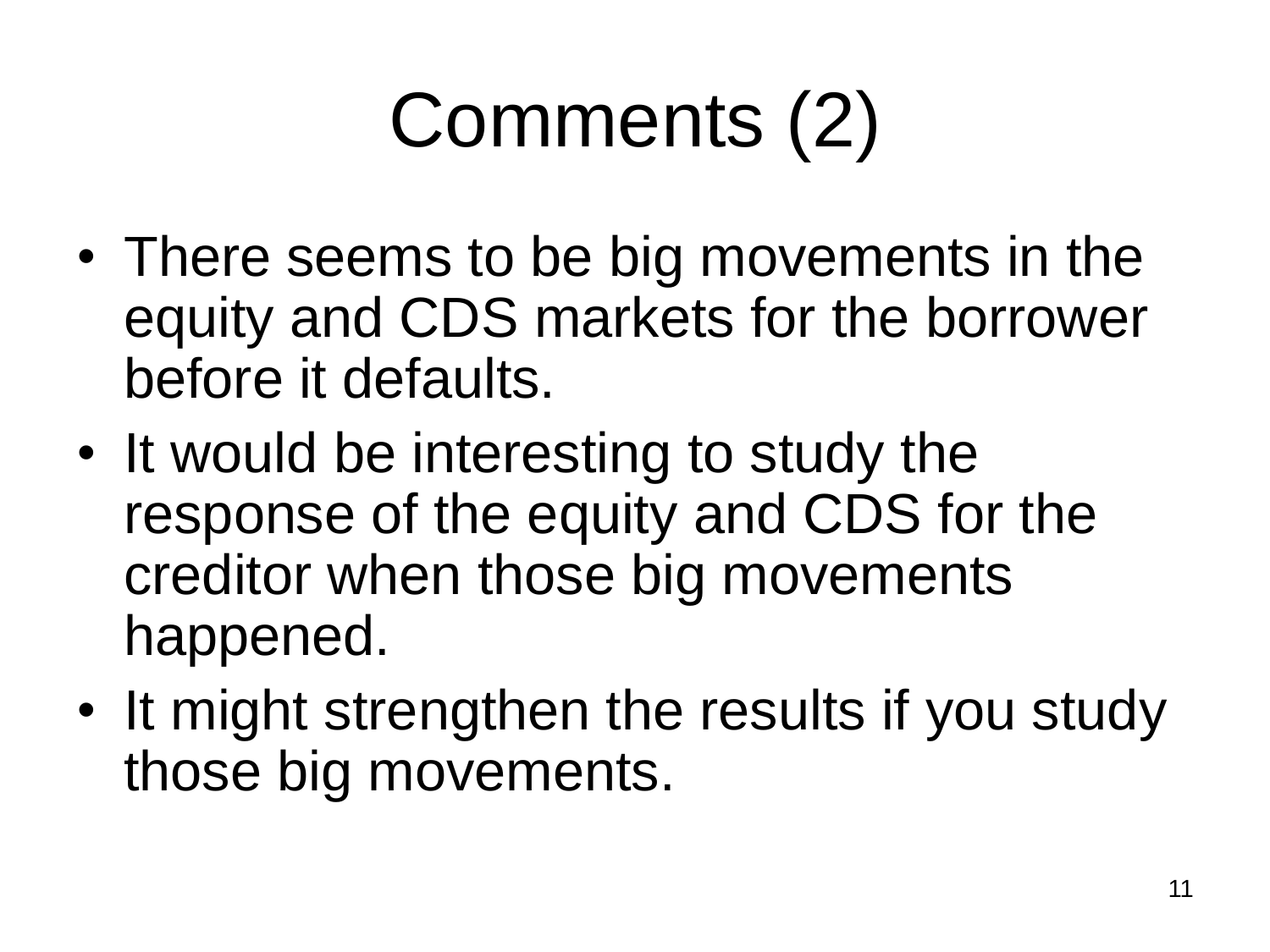- How much information does the market know about the counterparty relationship?
- We would expect the equity and CDS response would be higher if the market knows less about the relationship.
- The degree of information the market knows about the relationship may be related to the correlation of equity returns between the creditor and borrower.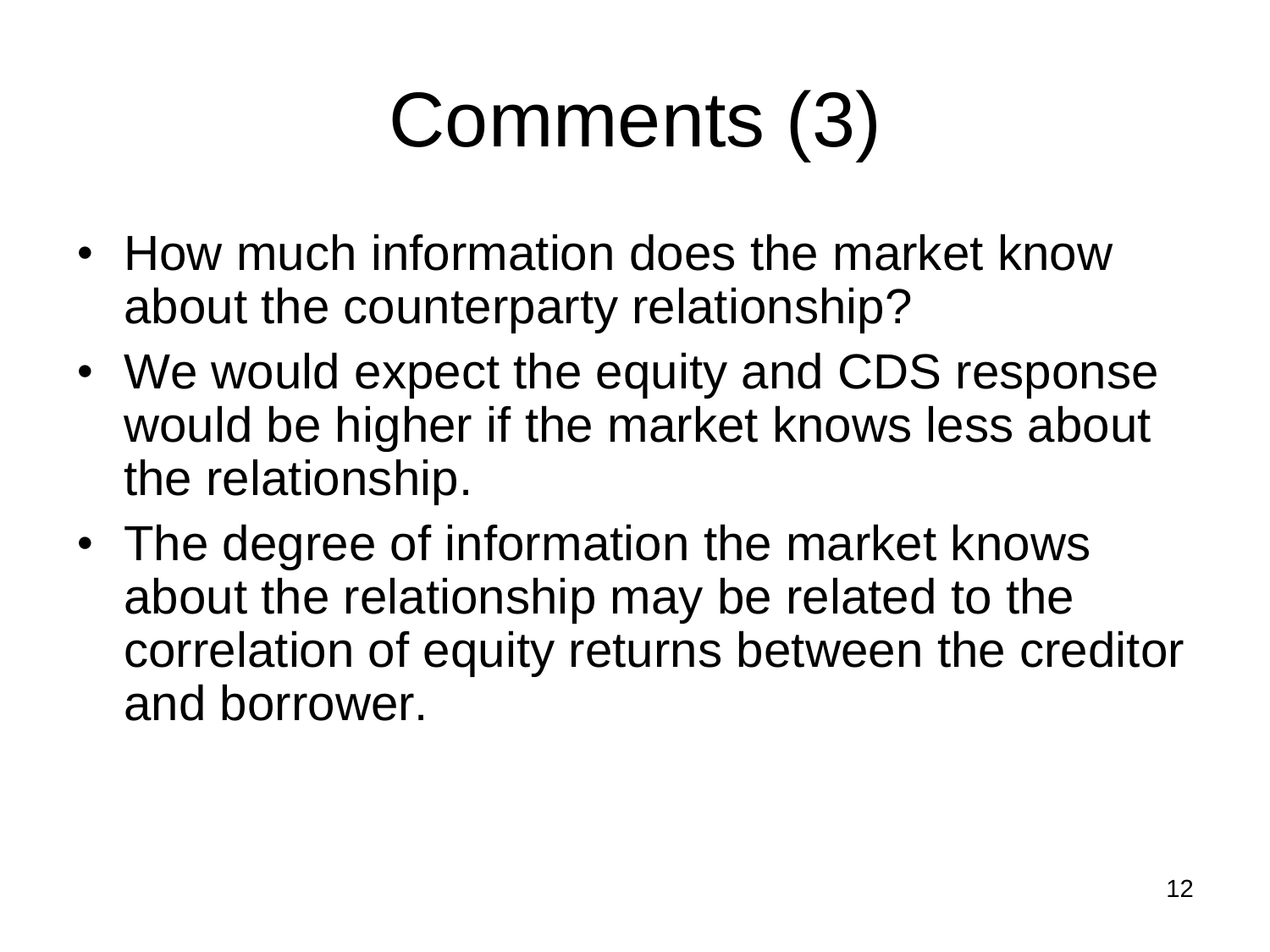- If a low correlation indicates more diversified cash flows for a creditor, the equity and CDS response could be smaller for the creditor who has a lower correlation with the borrower.
- However, if a high correlation indicates that the market knows a lot about the business relationship, the equity and CDS response might be smaller for the creditor who has a high correlation with the borrower.